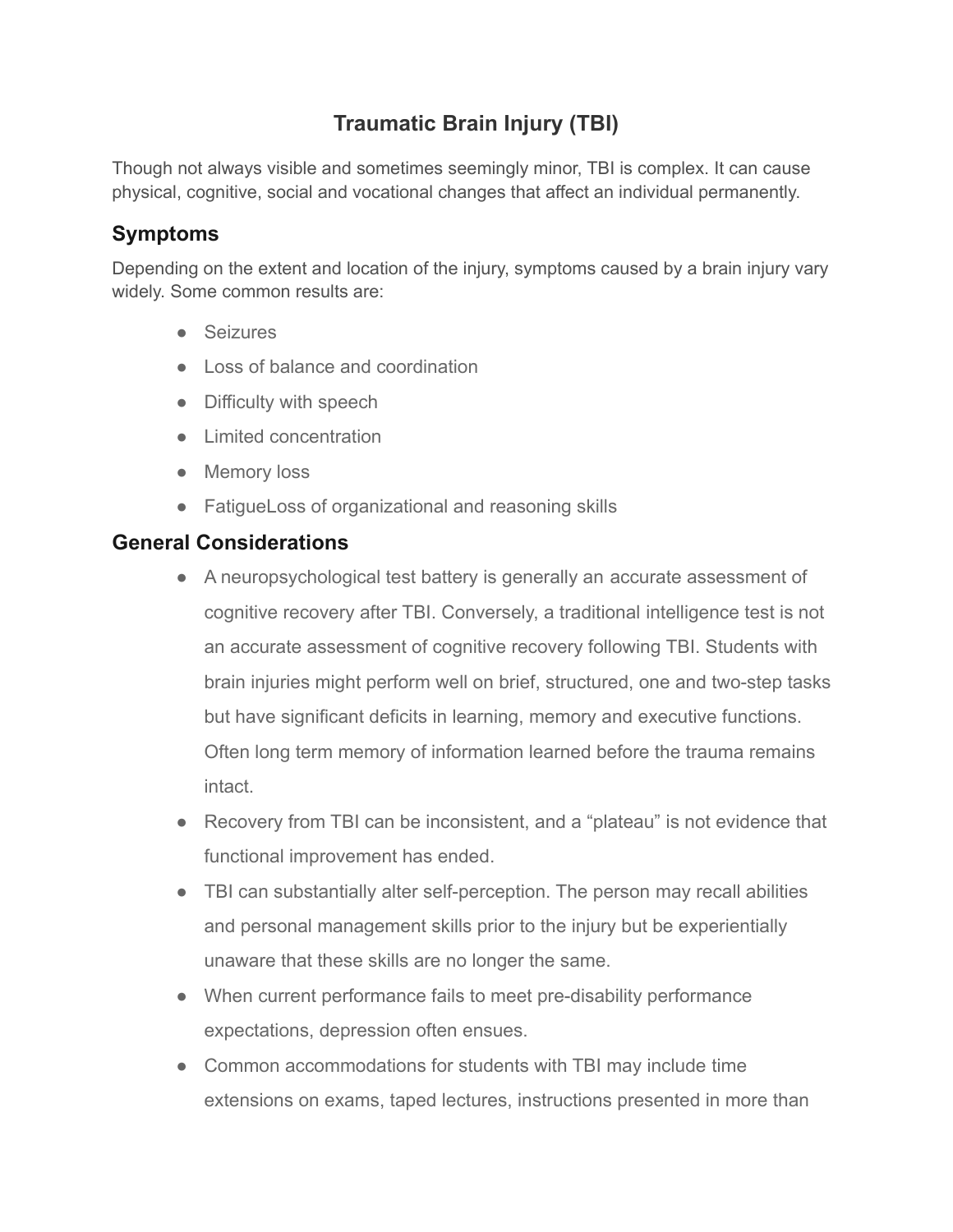one way, alternative plans to complete assignments, peer note takers, course substitutions, priority registration, consultations regarding study skills and strategies, use of memory strategies and alternative print formats.

● Typical manifestations are a limited ability to assess situational details, make plans and follow through. Class attendance may be irregular.

## **Instructional Strategies**

- Include a disability access statement in the course syllabus such as: "To obtain disability related accommodations and/or auxiliary aids, students with disabilities must contact Access Services as soon as possible by calling 507-457-1465."
- Keep instructions as brief and uncomplicated as possible. Repeat exactly without paraphrasing.
- Assist the student in finding effective peer note takers from the class.
- Allow the student to record lectures.
- Clearly define course requirements, the dates of exams, and when assignments are due. Provide advance notice of any changes.
- Present lecture information in both an auditory and visual formats (e.g. chalkboard, overheads, PowerPoint slides, handouts, etc.).
- Use more than one way to demonstrate or explain information.
- Have copies of the syllabus ready no less than six weeks prior to the beginning of the semester so textbooks can be converted to alternate formats.
- When teaching, state objectives, review previous lessons and summarize periodically.
- Allow time for clarification of directions and essential information
- Provide study quides or review sheets for exams.
- Provide alternative ways for students to perform tasks (e.g., substituting oral for written work).